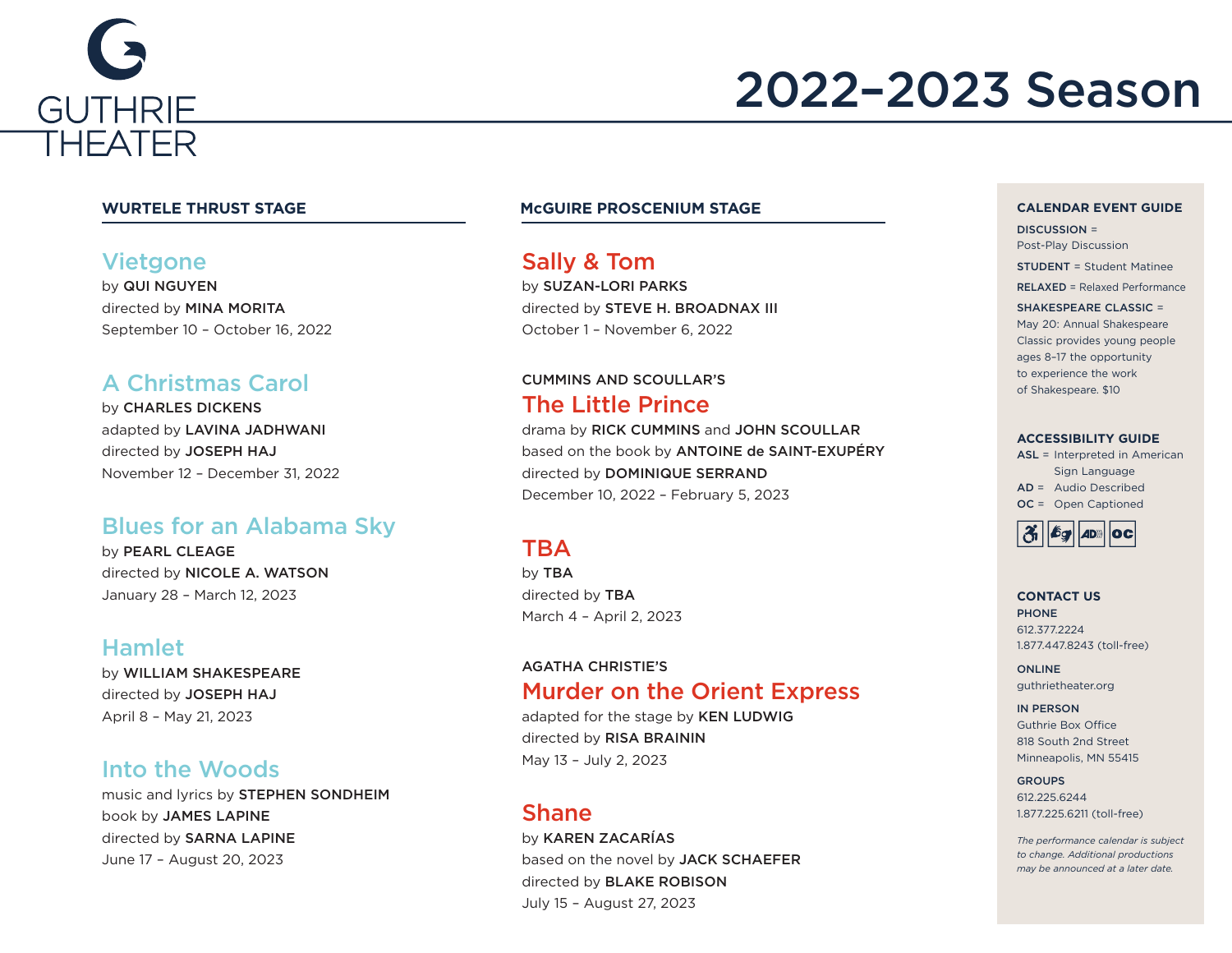

# September 2022

| <b>SUNDAY</b>                                             | <b>MONDAY</b> | <b>TUESDAY</b>                           | <b>WEDNESDAY</b>                          | <b>THURSDAY</b>             | <b>FRIDAY</b>               | <b>SATURDAY</b>                      |
|-----------------------------------------------------------|---------------|------------------------------------------|-------------------------------------------|-----------------------------|-----------------------------|--------------------------------------|
|                                                           |               |                                          |                                           | 1                           | $\overline{2}$              | $\overline{\mathbf{3}}$              |
| $\overline{4}$                                            | 5             | 6                                        | 7                                         | 8                           | 9                           | 10<br>7:30 Vietgone PREVIEW          |
| 11<br>7:00 Vietgone PREVIEW                               | 12            | 13<br>7:30 Vietgone PREVIEW              | 14<br>7:30 Vietgone PREVIEW               | 15<br>7:30 Vietgone PREVIEW | 16<br>7:30 Vietgone OPENING | 17<br>7:30 Vietgone                  |
| 18<br>1:00 Vietgone<br><b>DISCUSSION</b><br>7:00 Vietgone | 19            | 20<br>7:30 Vietgone<br><b>DISCUSSION</b> | 21<br>1:00 Vietgone<br>7:30 Vietgone      | 22<br>7:30 Vietgone         | 23<br>7:30 Vietgone         | 24<br>1:00 Vietgone<br>7:30 Vietgone |
| 25<br>7:00 Vietgone                                       | 26            | 27                                       | 28<br>1:00 Vietgone (oc)<br>7:30 Vietgone | 29<br>7:30 Vietgone         | 30<br>7:30 Vietgone (AD/OC) |                                      |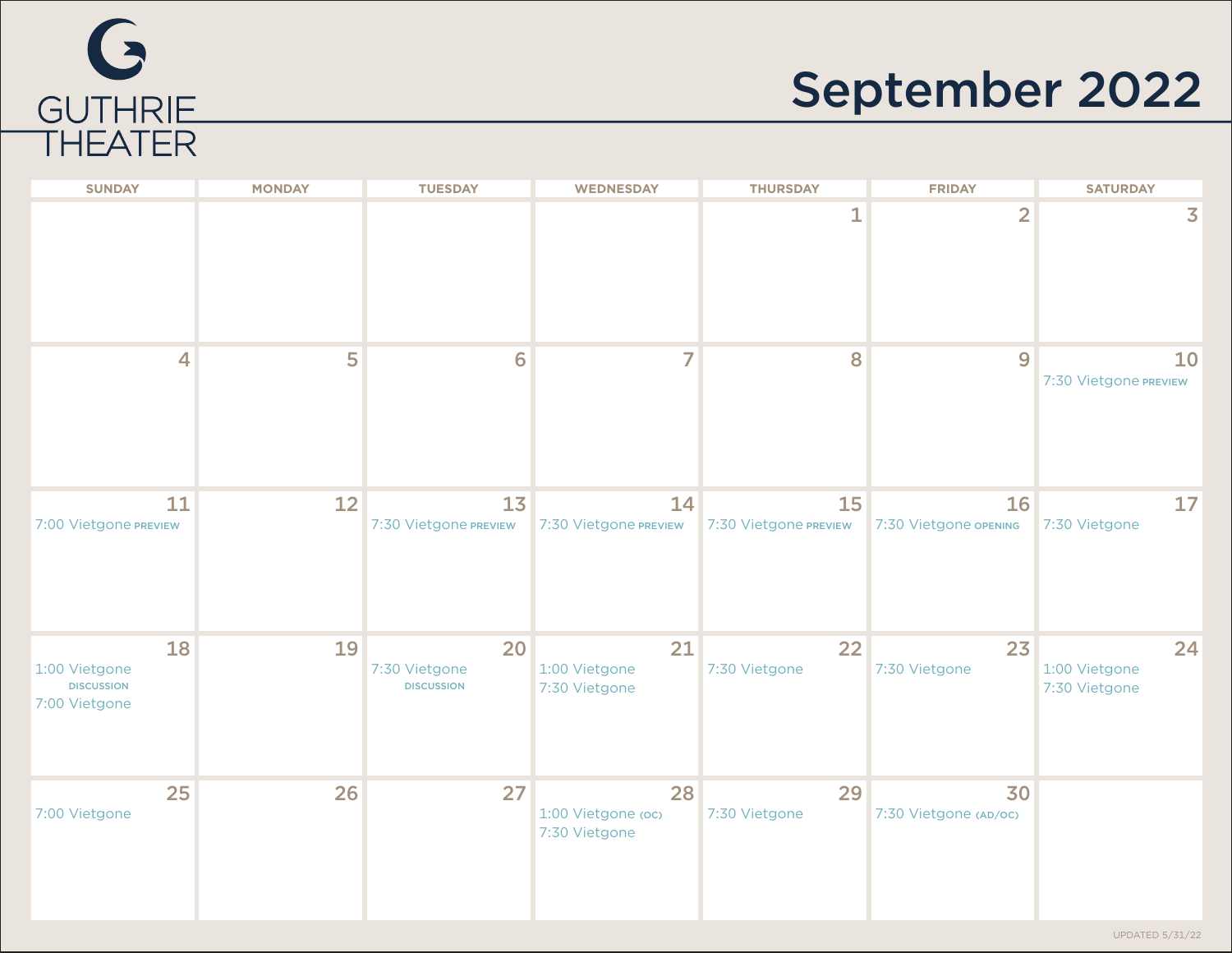

## October 2022

| <b>SUNDAY</b>                                                                                            | <b>MONDAY</b>           | <b>TUESDAY</b>                               | <b>WEDNESDAY</b>                                                   | <b>THURSDAY</b>                              | <b>FRIDAY</b>                                | <b>SATURDAY</b>                                                                               |
|----------------------------------------------------------------------------------------------------------|-------------------------|----------------------------------------------|--------------------------------------------------------------------|----------------------------------------------|----------------------------------------------|-----------------------------------------------------------------------------------------------|
|                                                                                                          |                         |                                              |                                                                    |                                              |                                              | 1:00 Vietgone (oc)<br>7:30 Vietgone<br>7:30 Sally/Tom PREVIEW                                 |
| $\overline{2}$<br>1:00 Vietgone (oc)<br>7:00 Vietgone<br>7:00 Sally/Tom PREVIEW                          | $\overline{\mathbf{3}}$ | 4<br>7:30 Vietgone<br>7:30 Sally/Tom PREVIEW | 5<br>1:00 Vietgone (oc)<br>7:30 Vietgone<br>7:30 Sally/Tom PREVIEW | 6<br>7:30 Vietgone<br>7:30 Sally/Tom PREVIEW | 7<br>7:30 Vietgone<br>7:30 Sally/Tom OPENING | 1:00 Vietgone (ASL/AD)<br><b>DISCUSSION</b><br>7:30 Vietgone<br>7:30 Sally/Tom                |
| 9<br>6:30 Vietgone RELAXED<br>7:00 Sally/Tom                                                             | 10                      | 11<br>7:30 Sally/Tom<br><b>DISCUSSION</b>    | 12<br>10:30 Vietgone STUDENT<br>7:30 Vietgone<br>7:30 Sally/Tom    | 13<br>7:30 Vietgone<br>7:30 Sally/Tom        | 14<br>7:30 Vietgone (ASL)<br>7:30 Sally/Tom  | 15<br>1:00 Vietgone<br><b>DISCUSSION</b><br>1:00 Sally/Tom<br>7:30 Vietgone<br>7:30 Sally/Tom |
| 16<br>1:00 Vietgone<br><b>DISCUSSION, FINAL</b><br>1:00 Sally/Tom<br><b>DISCUSSION</b><br>7:00 Sally/Tom | 17                      | 18                                           | 19<br>1:00 Sally/Tom<br>7:30 Sally/Tom                             | 20<br>7:30 Sally/Tom                         | 21<br>7:30 Sally/Tom<br>(ASL/AD/OC)          | 22<br>1:00 Sally/Tom (oc)<br>7:30 Sally/Tom                                                   |
| 23<br>1:00 Sally/Tom (oc)<br>7:00 Sally/Tom                                                              | 24                      | 25<br>7:30 Sally/Tom                         | 26<br>1:00 Sally/Tom (oc)<br>7:30 Sally/Tom                        | 27<br>7:30 Sally/Tom                         | 28<br>7:30 Sally/Tom                         | 29<br>1:00 Sally/Tom (ASL/AD)<br><b>DISCUSSION</b><br>7:30 Sally/Tom                          |
| 30<br>7:00 Sally/Tom                                                                                     | 31                      |                                              |                                                                    |                                              |                                              |                                                                                               |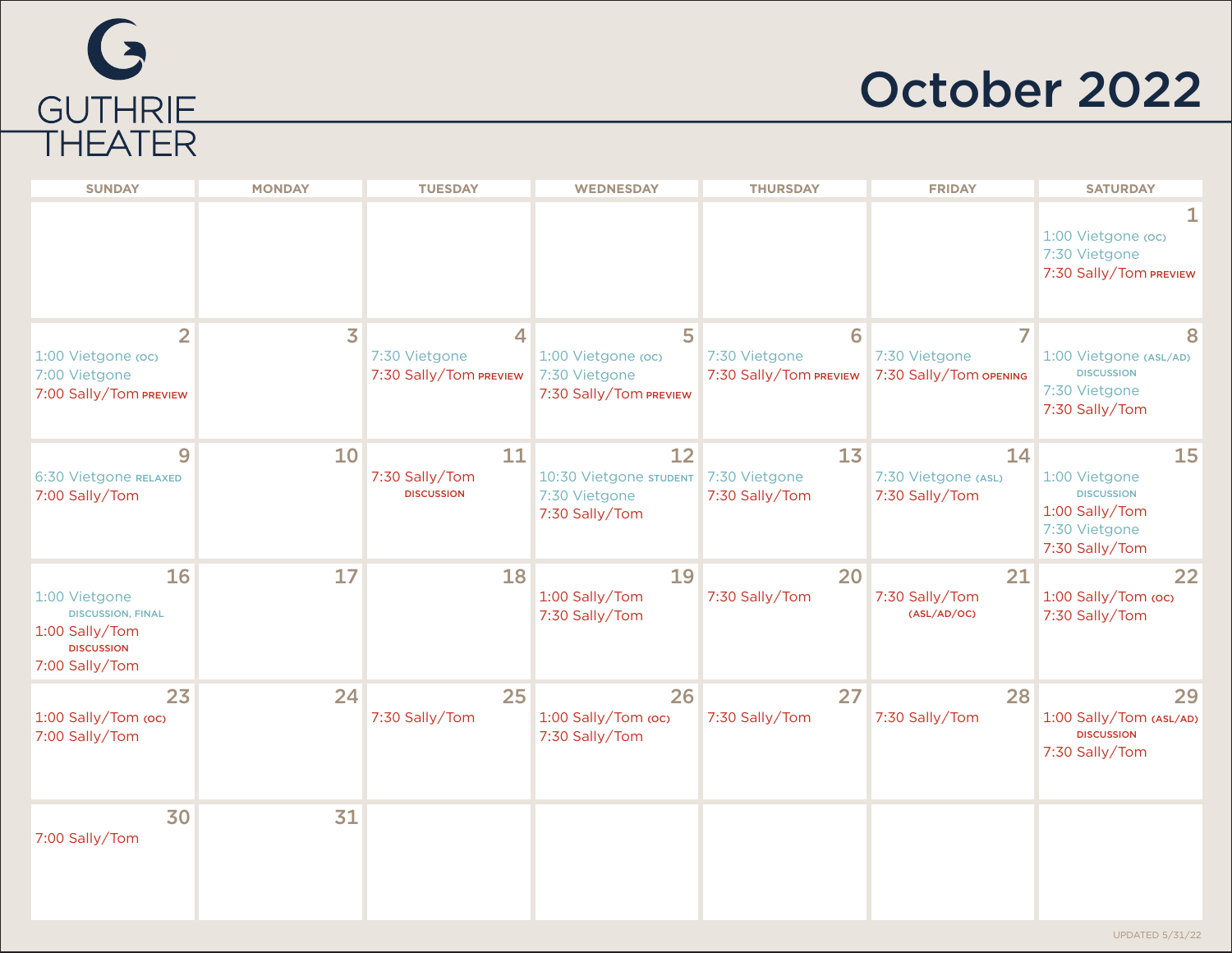# G GUTHRIE<br>THEATER

# November 2022

| <b>SUNDAY</b>                                   | <b>MONDAY</b> | <b>TUESDAY</b>                                              | <b>WEDNESDAY</b>                             | <b>THURSDAY</b>                                                            | <b>FRIDAY</b>                  | <b>SATURDAY</b>                                            |
|-------------------------------------------------|---------------|-------------------------------------------------------------|----------------------------------------------|----------------------------------------------------------------------------|--------------------------------|------------------------------------------------------------|
|                                                 |               | $\mathbf{1}$<br>10:30 Sally/Tom STUDENT 1:00 Sally/Tom (oc) | $\overline{2}$                               | $\overline{3}$<br>10:30 Sally/Tom STUDENT 7:30 Sally/Tom<br>7:30 Sally/Tom | 4                              | 5<br>1:00 Sally/Tom<br><b>DISCUSSION</b><br>7:30 Sally/Tom |
| 6<br>1:00 Sally/Tom<br><b>DISCUSSION, FINAL</b> | 7             | 8                                                           | 9                                            | 10                                                                         | 11                             | 12<br>7:30 Carol PREVIEW                                   |
| 13<br>7:00 Carol PREVIEW                        | 14            | 15<br>10:30 Carol PREVIEW,<br><b>STUDENT</b>                | 16<br>10:30 Carol PREVIEW,<br><b>STUDENT</b> | 17<br>7:30 Carol PREVIEW                                                   | 18<br>7:30 Carol OPENING       | 19<br>1:00 Carol<br>7:30 Carol                             |
| 20<br>1:00 Carol                                | 21            | 22<br>1:00 Carol<br>7:30 Carol                              | 23<br>7:30 Carol                             | 24                                                                         | 25<br>1:00 Carol<br>7:30 Carol | 26<br>1:00 Carol (ASL/AD)<br>7:30 Carol                    |
| 27<br>1:00 Carol RELAXED                        | 28            | 29                                                          | 30<br>10:30 Carol STUDENT                    |                                                                            |                                |                                                            |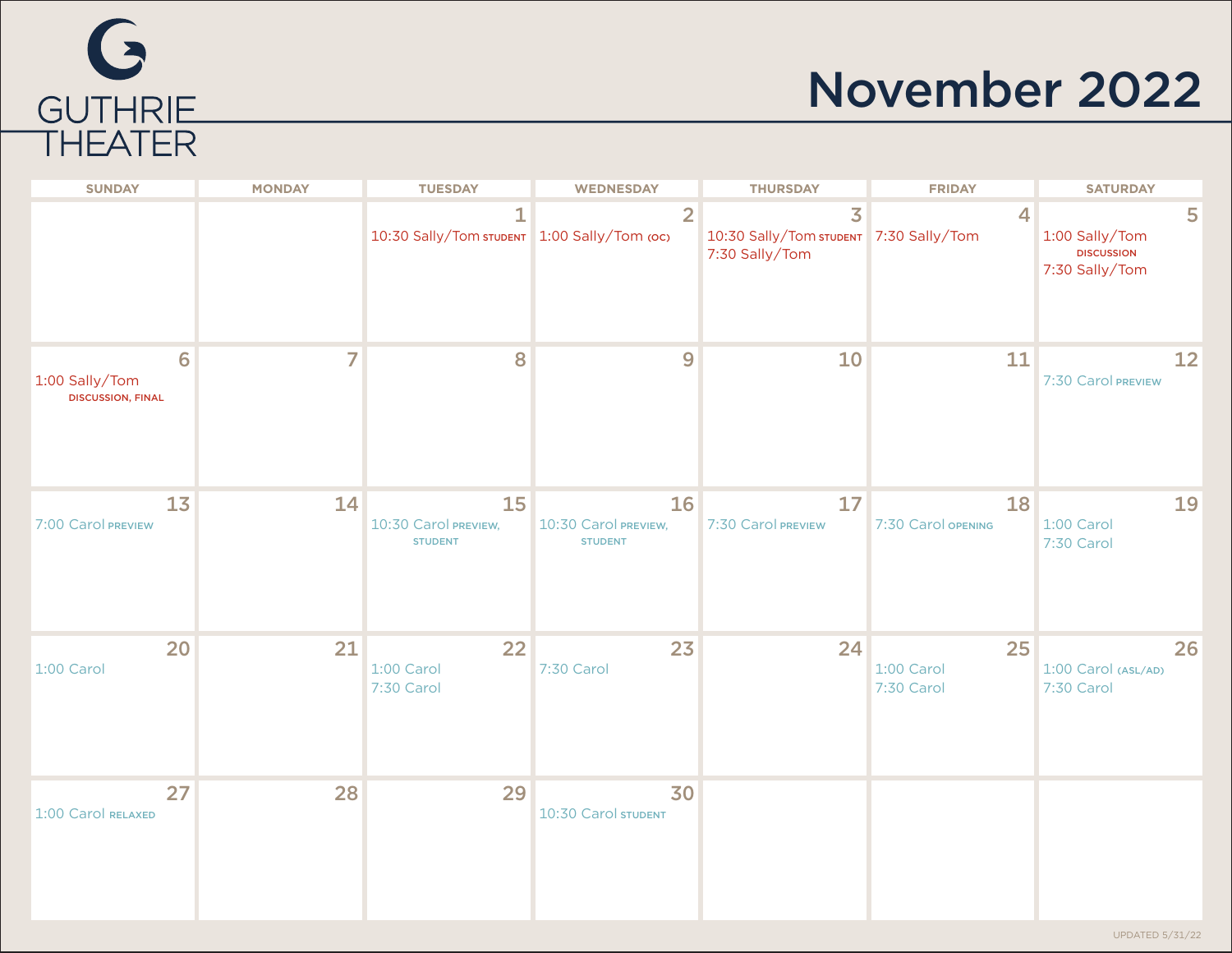

# December 2022

| <b>SUNDAY</b>                                     | <b>MONDAY</b>                  | <b>TUESDAY</b>                                | <b>WEDNESDAY</b>                                      | <b>THURSDAY</b>                                            | <b>FRIDAY</b>                                 | <b>SATURDAY</b>                                       |
|---------------------------------------------------|--------------------------------|-----------------------------------------------|-------------------------------------------------------|------------------------------------------------------------|-----------------------------------------------|-------------------------------------------------------|
|                                                   |                                |                                               |                                                       | $\mathbf{1}$<br>10:30 Carol STUDENT<br>7:30 Carol (ASL/AD) | $\overline{2}$<br>7:30 Carol                  | 3<br>1:00 Carol<br>7:30 Carol                         |
| 4<br>7:00 Carol (oc)                              | 5                              | 6<br>10:30 Carol STUDENT                      | 10:30 Carol STUDENT                                   | 8<br>1:00 Carol<br>7:30 Carol                              | 9<br>7:30 Carol                               | 10<br>1:00 Carol<br>7:30 Carol<br>7:30 Prince PREVIEW |
| 11<br>7:00 Carol<br>7:00 Prince PREVIEW           | 12                             | 13<br>6:30 Carol<br>7:30 Prince PREVIEW       | 14<br>1:00 Carol<br>7:30 Carol<br>7:30 Prince PREVIEW | 15<br>7:30 Carol<br>7:30 Prince PREVIEW                    | 16<br>7:30 Carol<br>7:30 Prince OPENING       | 17<br>1:00 Carol<br>7:30 Carol<br>7:30 Prince         |
| <b>18</b><br>1:00 Carol<br>1:00 Prince DISCUSSION | 19                             | 20<br>7:30 Carol<br>7:30 Prince DISCUSSION    | 21<br>1:00 Prince<br>7:30 Carol<br>7:30 Prince        | 22<br>1:00 Carol<br>7:30 Carol<br>7:30 Prince              | 23<br>1:00 Carol<br>7:30 Carol<br>7:30 Prince | 24                                                    |
| 25                                                | 26<br>1:00 Carol<br>7:30 Carol | 27<br>1:00 Carol<br>7:30 Carol<br>7:30 Prince | 28<br>1:00 Prince (oc)<br>7:30 Carol<br>7:30 Prince   | 29<br>7:30 Carol<br>7:30 Prince                            | 30<br>7:30 Carol<br>7:30 Prince               | 31<br>1:00 Carol FINAL<br>1:00 Prince                 |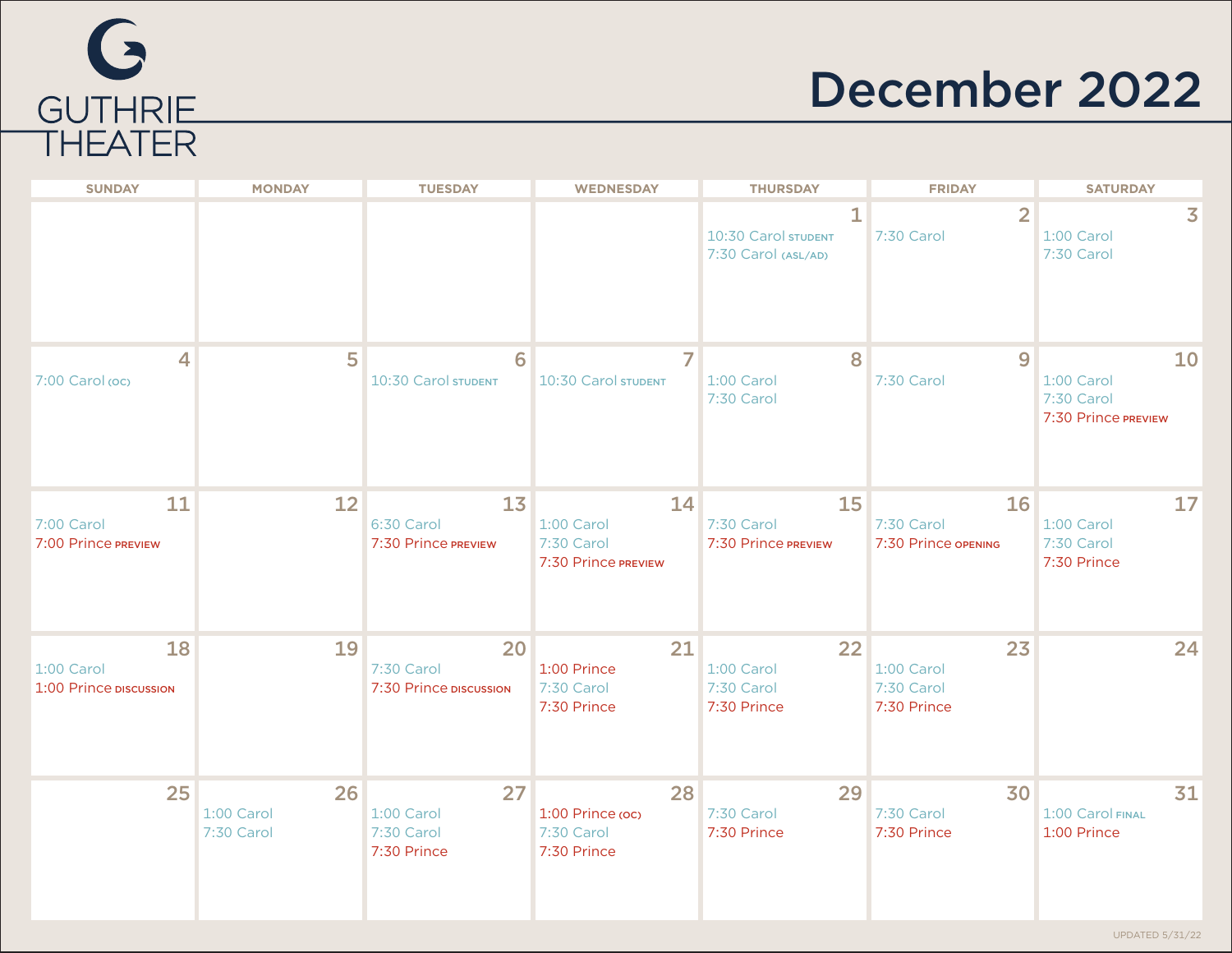# G GUTHRIE<br>THEATER

# January 2023

| <b>SUNDAY</b>                                          | <b>MONDAY</b>  | <b>TUESDAY</b>           | <b>WEDNESDAY</b>                     | <b>THURSDAY</b>   | <b>FRIDAY</b>                | <b>SATURDAY</b>                                                |
|--------------------------------------------------------|----------------|--------------------------|--------------------------------------|-------------------|------------------------------|----------------------------------------------------------------|
| 1                                                      | $\overline{2}$ | $\overline{\mathbf{3}}$  | 4<br>1:00 Prince (oc)<br>7:30 Prince | 5<br>7:30 Prince  | 6<br>7:30 Prince (ASL/AD/OC) | 1:00 Prince (oc)<br>7:30 Prince                                |
| 8<br>1:00 Prince (oc)<br>7:00 Prince                   | 9              | 10<br>7:30 Prince        | 11<br>7:30 Prince                    | 12<br>7:30 Prince | 13<br>7:30 Prince            | 14<br>1:00 Prince (ASL/AD)<br><b>DISCUSSION</b><br>7:30 Prince |
| 15<br>1:00 Prince DISCUSSION<br>7:00 Prince            | 16             | 17<br>7:30 Prince        | <b>18</b><br>7:30 Prince             | 19<br>7:30 Prince | 20<br>7:30 Prince            | 21<br>1:00 Prince DISCUSSION<br>7:30 Prince                    |
| 22<br>1:00 Prince RELAXED                              | 23             | 24<br>7:30 Prince        | 25<br>7:30 Prince                    | 26<br>7:30 Prince | 27<br>7:30 Prince            | 28<br>1:00 Prince<br>7:30 Blues PREVIEW<br>7:30 Prince         |
| 29<br>1:00 Prince<br>7:00 Blues PREVIEW<br>7:00 Prince | 30             | 31<br>7:30 Blues PREVIEW |                                      |                   |                              |                                                                |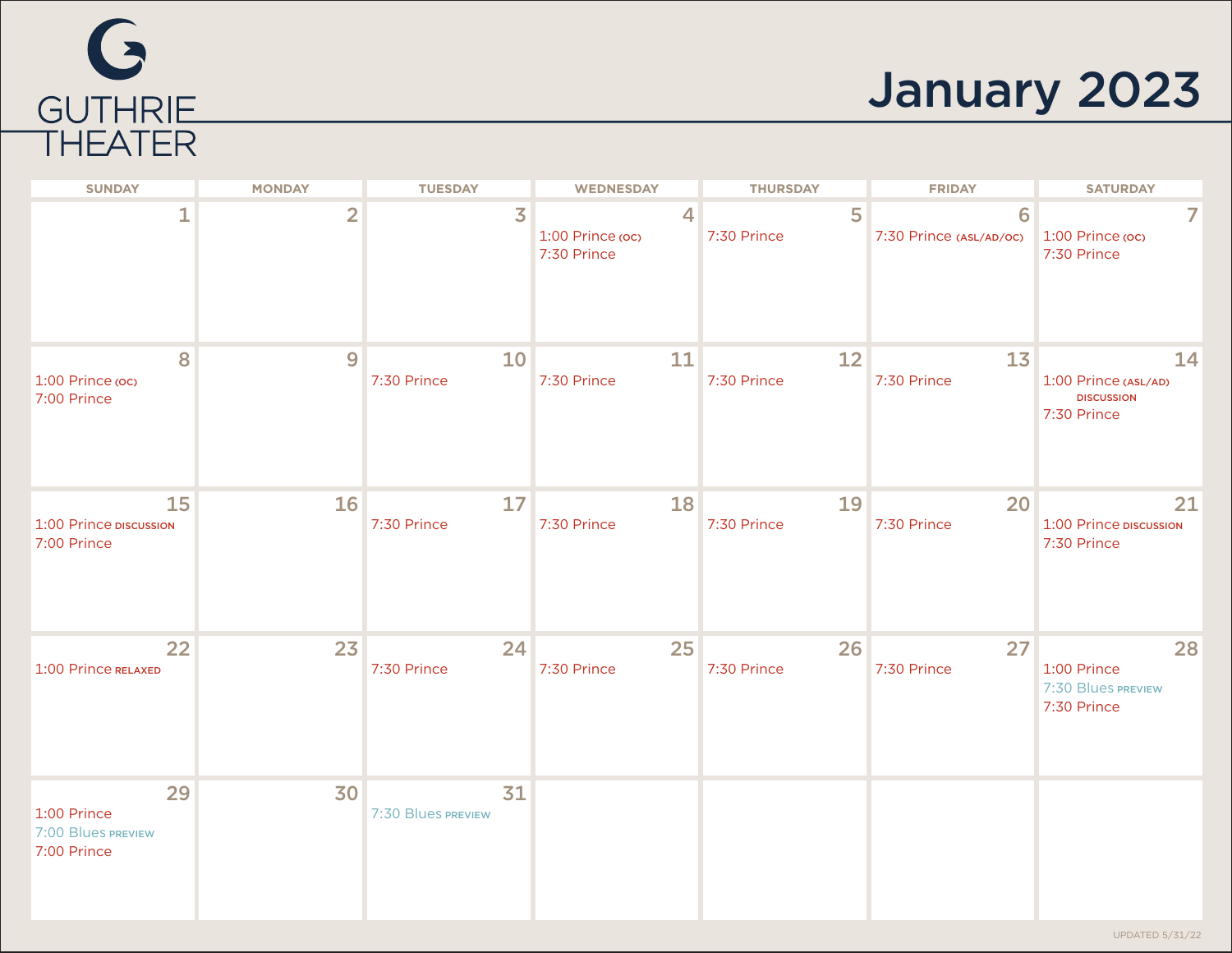

# February 2023

| <b>SUNDAY</b>                                                  | <b>MONDAY</b> | <b>TUESDAY</b>              | <b>WEDNESDAY</b>                                | <b>THURSDAY</b>                                              | <b>FRIDAY</b>                                       | <b>SATURDAY</b>                               |
|----------------------------------------------------------------|---------------|-----------------------------|-------------------------------------------------|--------------------------------------------------------------|-----------------------------------------------------|-----------------------------------------------|
|                                                                |               |                             | 1<br>10:30 Prince STUDENT<br>7:30 Blues PREVIEW | $\overline{2}$<br>10:30 Prince STUDENT<br>7:30 Blues PREVIEW | $\overline{3}$<br>7:30 Blues opening<br>7:30 Prince | 4<br>1:00 Prince<br>7:30 Blues<br>7:30 Prince |
| 5<br>1:00 Blues DISCUSSION<br>1:00 Prince<br>7:00 Prince FINAL | 6             | 7<br>10:30 Blues STUDENT    | 8<br>1:00 Blues<br>7:30 Blues                   | 9<br>7:30 Blues                                              | 10<br>7:30 Blues                                    | 11<br>1:00 Blues<br>7:30 Blues                |
| 12<br>1:00 Blues DISCUSSION                                    | 13            | 14                          | 15<br>10:30 Blues STUDENT                       | 16<br>10:30 Blues STUDENT<br>7:30 Blues                      | 17<br>7:30 Blues                                    | 18<br>1:00 Blues DISCUSSION<br>7:30 Blues     |
| 19<br>1:00 Blues (oc)<br>7:00 Blues                            | 20            | 21<br>7:30 Blues DISCUSSION | 22<br>1:00 Blues (oc)<br>7:30 Blues             | 23<br>7:30 Blues                                             | 24<br>7:30 Blues (AD/OC)                            | 25<br>1:00 Blues (oc)<br>7:30 Blues           |
| 26<br>7:00 Blues                                               | 27            | 28<br>7:30 Blues            |                                                 |                                                              |                                                     |                                               |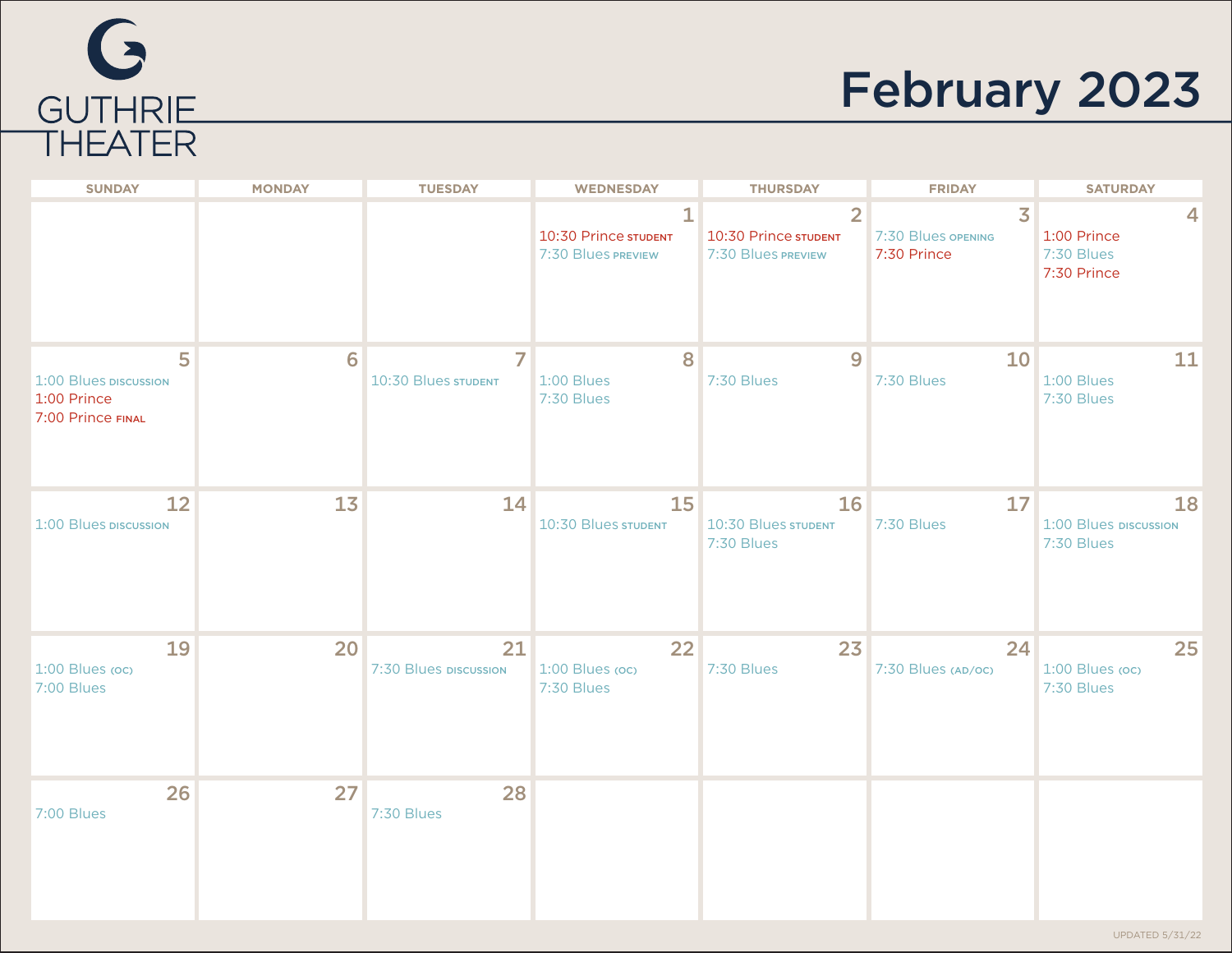

## March 2023

| <b>SUNDAY</b>                                                             | <b>MONDAY</b>  | <b>TUESDAY</b>            | <b>WEDNESDAY</b>                    | <b>THURSDAY</b>                     | <b>FRIDAY</b>                              | <b>SATURDAY</b>                                                            |
|---------------------------------------------------------------------------|----------------|---------------------------|-------------------------------------|-------------------------------------|--------------------------------------------|----------------------------------------------------------------------------|
|                                                                           |                |                           | 1<br>1:00 Blues (oc)<br>7:30 Blues  | $\overline{2}$<br>7:30 Blues        | $\overline{3}$<br>7:30 Blues               | 1:00 Blues (ASL/AD)<br><b>DISCUSSION</b><br>7:30 Blues<br>7:30 TBA PREVIEW |
| 5<br>1:00 Blues RELAXED<br>7:00 TBA PREVIEW                               | 6              | 7<br>7:30 TBA PREVIEW     | 8<br>7:30 Blues<br>7:30 TBA PREVIEW | 9<br>7:30 Blues<br>7:30 TBA PREVIEW | 10<br>7:30 Blues (ASL)<br>7:30 TBA OPENING | 11<br>1:00 Blues<br>1:00 TBA<br>7:30 Blues<br>7:30 TBA                     |
| 12<br>$1:00$ Blues<br>1:00 TBA DISCUSSION<br>7:00 Blues FINAL<br>7:00 TBA | 1 <sub>3</sub> | 14<br>7:30 TBA DISCUSSION | 15<br>1:00 TBA<br>7:30 TBA          | 16<br>7:30 TBA                      | 17<br>7:30 TBA                             | 18<br>1:00 TBA DISCUSSION<br>7:30 TBA                                      |
| 19<br>1:00 TBA DISCUSSION                                                 | 20             | 21<br>7:30 TBA            | 22<br>1:00 TBA (oc)<br>7:30 TBA     | 23<br>7:30 TBA                      | 24<br>7:30 TBA                             | 25<br>1:00 TBA (ASL/AD)<br><b>DISCUSSION</b><br>7:30 TBA                   |
| 26<br>7:00 TBA                                                            | 27             | 28                        | 29<br>1:00 TBA (oc)<br>7:30 TBA     | 30<br>7:30 TBA                      | 31<br>7:30 TBA (ASL/AD/OC)                 |                                                                            |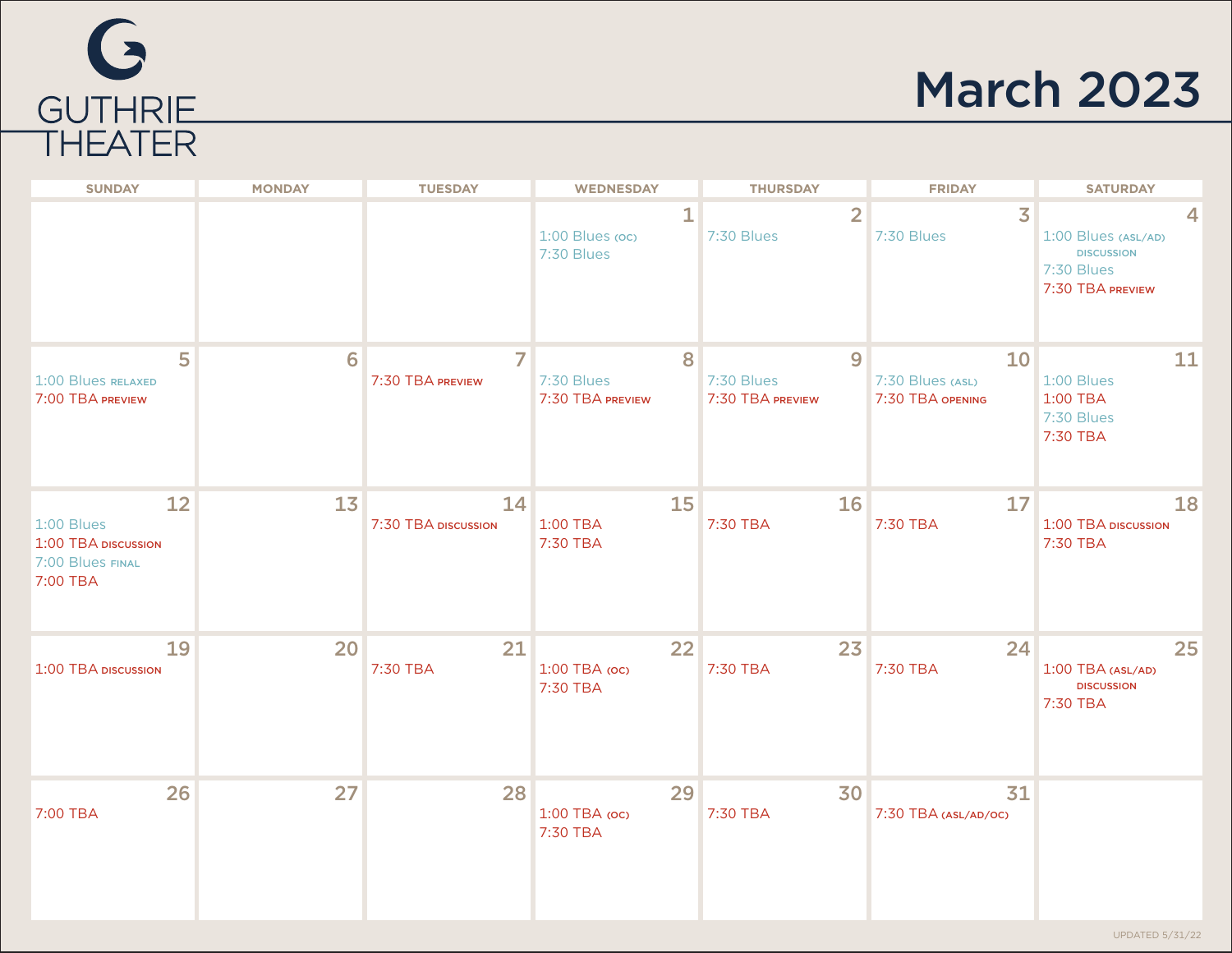



| <b>SUNDAY</b>                                     | <b>MONDAY</b> | <b>TUESDAY</b>                                  | <b>WEDNESDAY</b>          | <b>THURSDAY</b>                       | <b>FRIDAY</b>             | <b>SATURDAY</b>                             |
|---------------------------------------------------|---------------|-------------------------------------------------|---------------------------|---------------------------------------|---------------------------|---------------------------------------------|
|                                                   |               |                                                 |                           |                                       |                           | 1:00 TBA (oc)<br>7:30 TBA                   |
| $\overline{2}$<br>1:00 TBA (OC)<br>7:00 TBA FINAL | 3             | $\overline{4}$                                  | 5                         | 6                                     | $\overline{7}$            | 7:30 Hamlet PREVIEW                         |
| 9<br>7:00 Hamlet PREVIEW                          | 10            | 11<br>7:30 Hamlet PREVIEW                       | 12<br>7:30 Hamlet PREVIEW | 1 <sub>3</sub><br>7:30 Hamlet PREVIEW | 14<br>7:30 Hamlet OPENING | 15<br>7:30 Hamlet                           |
| 16<br>1:00 Hamlet DISCUSSION<br>7:00 Hamlet       | 17            | 18<br>10:30 Hamlet STUDENT 10:30 Hamlet STUDENT | 19                        | 20<br>10:30 Hamlet STUDENT            | 21<br>7:30 Hamlet         | 22<br>1:00 Hamlet<br>7:30 Hamlet            |
| 23<br>1:00 Hamlet DISCUSSION<br>7:00 Hamlet       | 24            | 25<br>7:30 Hamlet DISCUSSION 1:00 Hamlet        | 26<br>7:30 Hamlet         | 27<br>7:30 Hamlet                     | 28<br>7:30 Hamlet         | 29<br>1:00 Hamlet DISCUSSION<br>7:30 Hamlet |
| 30<br>1:00 Hamlet RELAXED                         |               |                                                 |                           |                                       |                           |                                             |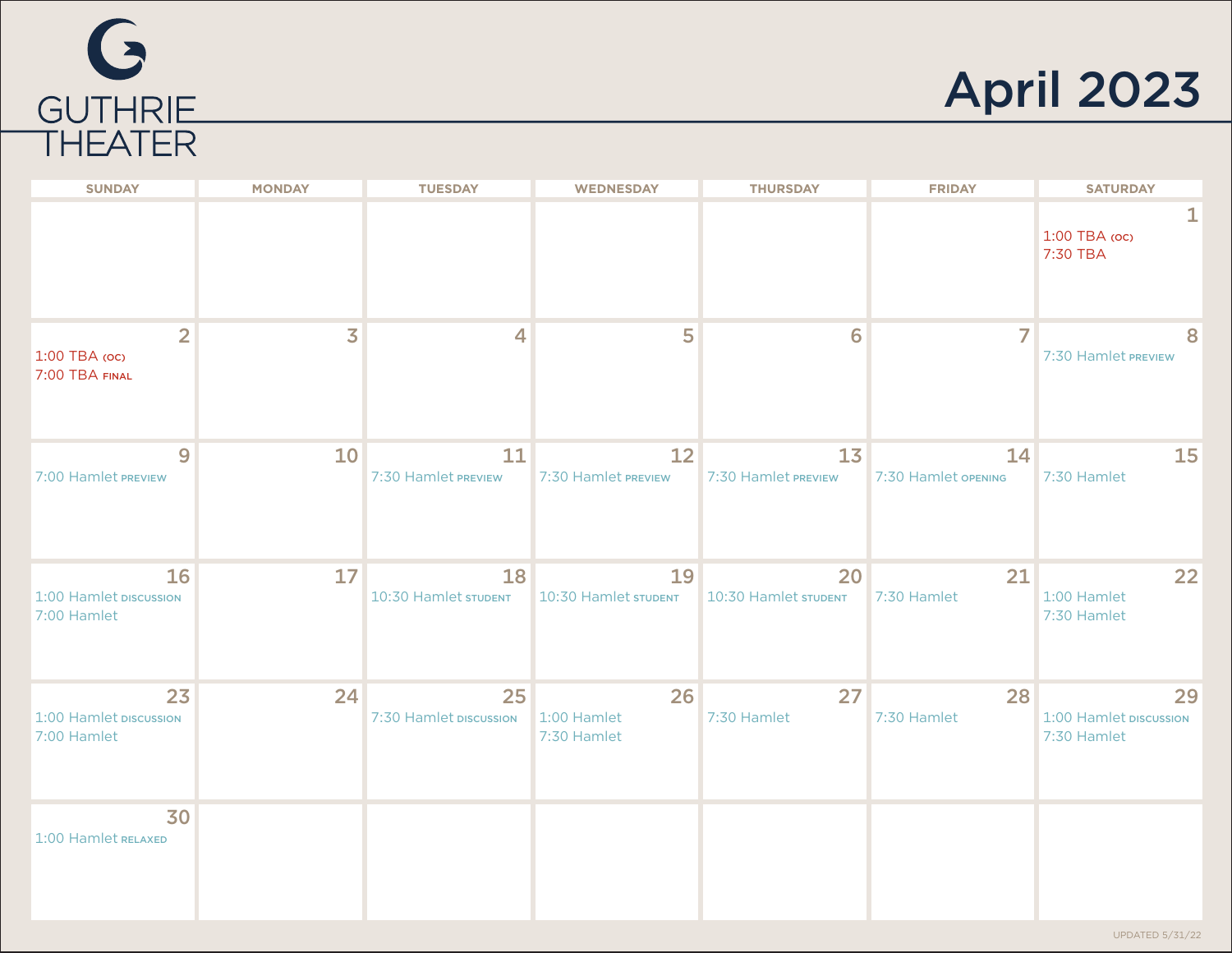# G GUTHRIE

## May 2023

| <b>SUNDAY</b>                                               | <b>MONDAY</b> | <b>TUESDAY</b>                         | <b>WEDNESDAY</b>                                              | <b>THURSDAY</b>                           | <b>FRIDAY</b>                                   | <b>SATURDAY</b>                                                                        |
|-------------------------------------------------------------|---------------|----------------------------------------|---------------------------------------------------------------|-------------------------------------------|-------------------------------------------------|----------------------------------------------------------------------------------------|
|                                                             | $\mathbf 1$   | $\overline{2}$<br>10:30 Hamlet STUDENT | $\overline{\mathbf{3}}$<br>10:30 Hamlet STUDENT               | 4<br>10:30 Hamlet STUDENT                 | 5<br>7:30 Hamlet (AD/OC)                        | 6<br>1:00 Hamlet (oc)<br>7:30 Hamlet                                                   |
| 7                                                           | 8             | $\overline{9}$<br>7:30 Hamlet          | 10<br>1:00 Hamlet (oc)<br>7:30 Hamlet                         | 11<br>7:30 Hamlet                         | 12<br>7:30 Hamlet                               | 13<br>1:00 Hamlet (ASL/AD)<br><b>DISCUSSION</b><br>7:30 Hamlet<br>7:30 Express PREVIEW |
| 14<br>7:00 Hamlet<br>7:00 Express PREVIEW                   | 15            | 16<br>7:30 Express PREVIEW             | 17<br>1:00 Hamlet (oc)<br>7:30 Hamlet<br>7:30 Express PREVIEW | 18<br>7:30 Hamlet<br>7:30 Express PREVIEW | 19<br>7:30 Hamlet (ASL)<br>7:30 Express opening | 20<br>1:00 Hamlet<br><b>SHAKESPEARE CLASSIC</b><br>7:30 Hamlet<br>7:30 Express         |
| 21<br>1:00 Hamlet (oc)<br>7:00 Hamlet FINAL<br>7:00 Express | 22            | 23<br>7:30 Express DISCUSSION          | 24<br>1:00 Express<br>7:30 Express                            | 25<br>7:30 Express                        | 26<br>7:30 Express                              | 27<br>1:00 Express<br>7:30 Express                                                     |
| 28<br>1:00 Express DISCUSSION                               | 29            | 30                                     | 31<br>1:00 Express (oc)<br>7:30 Express                       |                                           |                                                 |                                                                                        |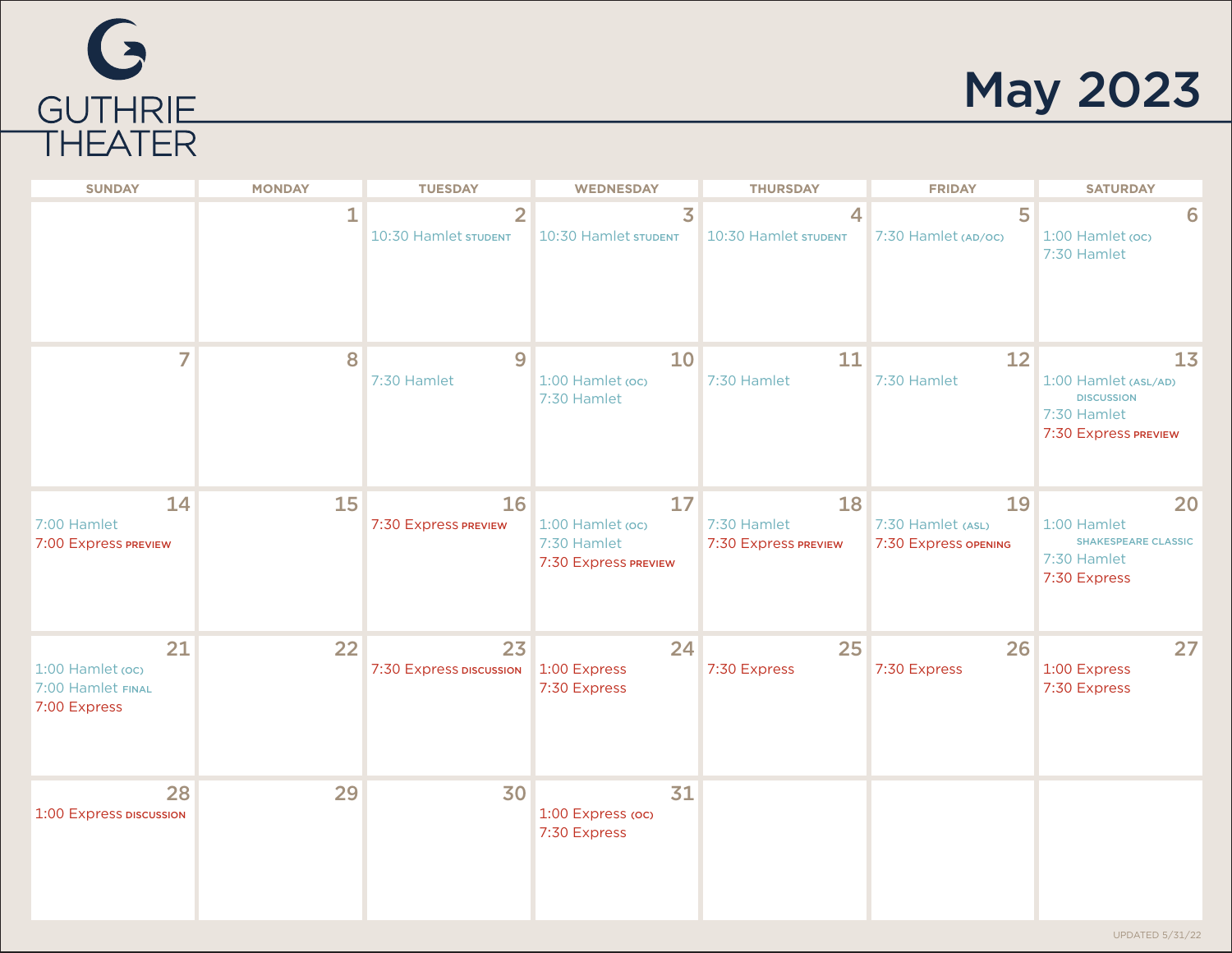

### June 2023

| <b>SUNDAY</b>                                                       | <b>MONDAY</b> | <b>TUESDAY</b>                              | <b>WEDNESDAY</b>                                         | <b>THURSDAY</b>                          | <b>FRIDAY</b>                                                | <b>SATURDAY</b>                                                     |
|---------------------------------------------------------------------|---------------|---------------------------------------------|----------------------------------------------------------|------------------------------------------|--------------------------------------------------------------|---------------------------------------------------------------------|
|                                                                     |               |                                             |                                                          | 1<br>7:30 Express                        | $\overline{2}$<br>7:30 Express (ASL/AD/OC) 1:00 Express (OC) | 3<br>7:30 Express                                                   |
| 4<br>1:00 Express (oc)<br>7:00 Express                              | 5             | 6<br>7:30 Express                           | $\overline{ }$<br>1:00 Express (oc)<br>7:30 Express      | 8<br>7:30 Express                        | $\overline{9}$<br>7:30 Express                               | 10<br>1:00 Express (ASL/AD)<br><b>DISCUSSION</b><br>7:30 Express    |
| 11<br>1:00 Express RELAXED                                          | 12            | 13<br>7:30 Express                          | 14<br>7:30 Express                                       | 15<br>7:30 Express                       | 16<br>7:30 Express                                           | 17<br>1:00 Express DISCUSSION<br>7:30 Woods PREVIEW<br>7:30 Express |
| 18<br>1:00 Express piscussion<br>7:00 Woods PREVIEW<br>7:00 Express | 19            | 20<br>7:30 Woods PREVIEW<br>7:30 Express    | 21<br>1:00 Express<br>7:30 Woods PREVIEW<br>7:30 Express | 22<br>7:30 Woods PREVIEW<br>7:30 Express | 23<br>7:30 Woods opening<br>7:30 Express                     | 24<br>1:00 Express<br>7:30 Woods<br>7:30 Express                    |
| 25<br>1:00 Woods DISCUSSION<br>1:00 Express                         | 26            | 27<br>7:30 Woods DISCUSSION<br>7:30 Express | 28<br>1:00 Woods<br>7:30 Woods<br>7:30 Express           | 29<br>7:30 Woods<br>7:30 Express         | 30<br>7:30 Woods<br>7:30 Express                             |                                                                     |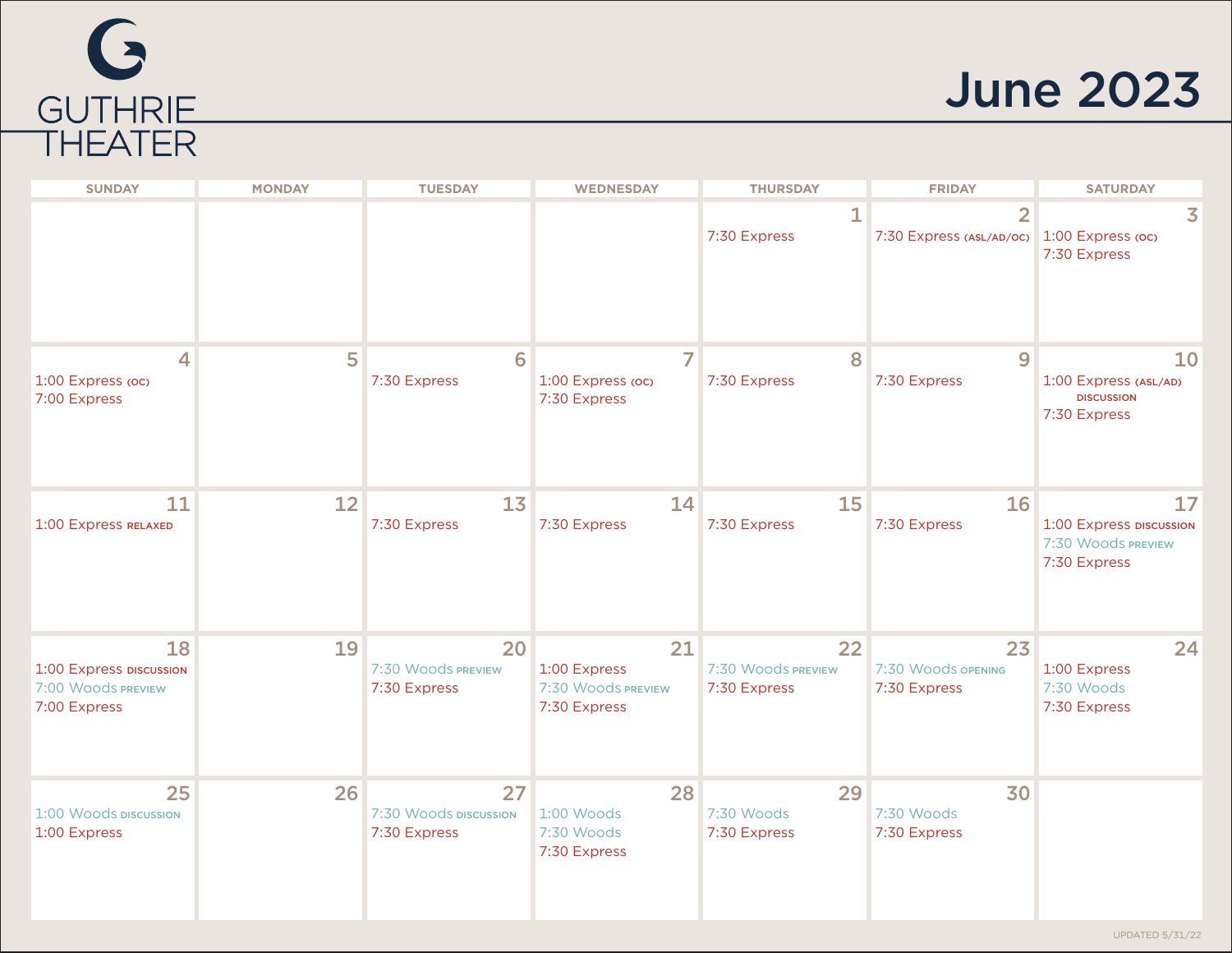

July 2023

| <b>SUNDAY</b>                                                 | <b>MONDAY</b> | <b>TUESDAY</b>                            | <b>WEDNESDAY</b>                                          | <b>THURSDAY</b>                        | <b>FRIDAY</b>                          | <b>SATURDAY</b>                                                            |
|---------------------------------------------------------------|---------------|-------------------------------------------|-----------------------------------------------------------|----------------------------------------|----------------------------------------|----------------------------------------------------------------------------|
|                                                               |               |                                           |                                                           |                                        |                                        | 1:00 Woods<br>1:00 Express<br>7:30 Woods<br>7:30 Express                   |
| $\overline{2}$<br>1:00 Woods piscussion<br>1:00 Express FINAL | 3             | 4                                         | 5<br>$1:00$ Woods (oc)<br>7:30 Woods                      | 6<br>7:30 Woods                        | 7<br>7:30 Woods                        | 8<br>1:00 Woods DISCUSSION<br>7:30 Woods                                   |
| 9<br>1:00 Woods<br>7:00 Woods                                 | 10            | 11<br>7:30 Woods                          | 12<br>7:30 Woods                                          | 13<br>7:30 Woods                       | 14<br>7:30 Woods (AD/OC)               | <b>15</b><br>1:00 Woods (oc)<br>7:30 Woods<br>7:30 Shane PREVIEW           |
| 16<br>1:00 Woods (oc)<br>7:00 Woods<br>7:00 Shane PREVIEW     | 17            | 18<br>7:30 Shane PREVIEW                  | 19<br>1:00 Woods (oc)<br>7:30 Woods<br>7:30 Shane PREVIEW | 20<br>7:30 Woods<br>7:30 Shane PREVIEW | 21<br>7:30 Woods<br>7:30 Shane opening | 22<br>1:00 Woods (ASL/AD)<br><b>DISCUSSION</b><br>7:30 Woods<br>7:30 Shane |
| 23<br>1:00 Woods<br>1:00 Shane piscussion<br>7:00 Woods       | 24            | 25<br>7:30 Woods<br>7:30 Shane piscussion | 26<br>1:00 Shane<br>7:30 Woods<br>7:30 Shane              | 27<br>7:30 Woods<br>7:30 Shane         | 28<br>7:30 Woods (ASL)<br>7:30 Shane   | 29<br>1:00 Woods<br>1:00 Shane<br>7:30 Woods<br>7:30 Shane                 |
| 30<br>1:00 Woods RELAXED<br>7:00 Shane                        | 31            |                                           |                                                           |                                        |                                        |                                                                            |